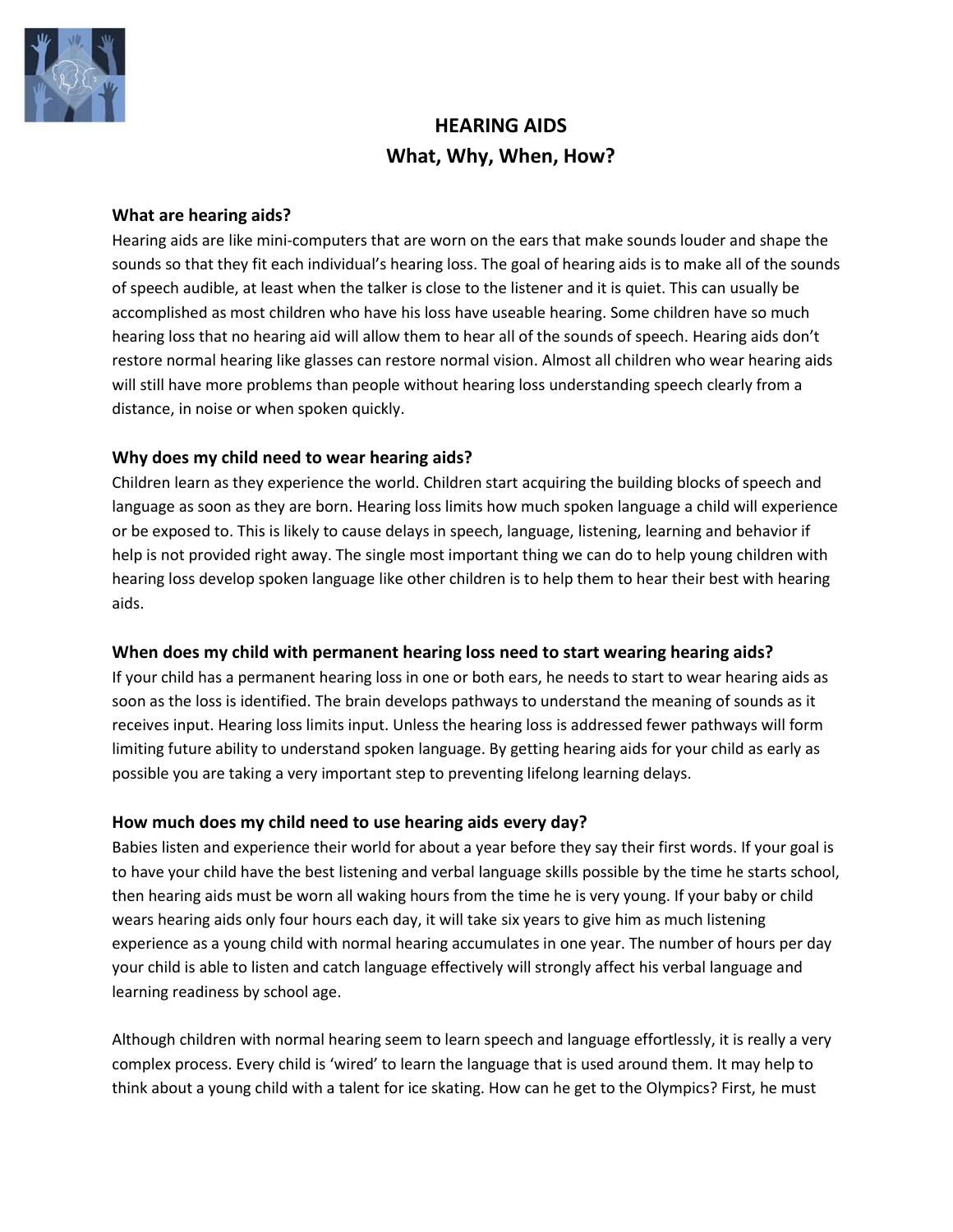wear ice skates. But just having the skates will not develop skating skills; he must wear the skates and practice many hours each week. He also needs to have a coach who can skate to show him the skills and shape his learning. Ultimately may get to the Olympics because of many little successes that make him feel like he can compete with other skaters. A skater without much practice on skates or coaching will be unlikely to succeed in competition. A skater and a child with hearing loss are different – a skater is only on skates a number of hours each week to practice and learn new skills. A child with hearing loss needs to wear hearing aids all waking hours to learn the complexities of spoken language. While wearing hearing aids the child with hearing loss needs to interact and have conversations with people to practice his listening and develop his language skills. He will benefit from coaching by professionals who work with him and your family so that he can get the most out of language learning experiences. Success in the early school years (before reading) is based largely on the ability to listen and understand what the teacher is saying. If your child is to compete with other children his age in school, he needs to have years of listening and language practice! For a child who is learning spoken language the hearing aids need to become a part of who he is as they are the main contributor to why he is successful, even though he has a hearing loss and how he learns all day, every day.

#### **How do I get my child to wear hearing aids?**

First, it usually takes time for your child to get used to the hearing aids. Your child's audiologist will probably talk to you about how to introduce your child to listening with hearing aids and slowly increase the amount of time they are worn. The goal is to have him wear the aids all of his waking hours within three weeks after you first get the aids. During the first 2-4 days you should put the hearing aids on the child several times a day for 15-30 minutes. It is best to choose times when you are busy eating, reading a book together or doing a favorite activity. This will help distract him from the feel of the hearing aids in his ears. If what he is hearing is meaningful and enjoyable he will be likely to wear the hearing aids longer. This wear schedule is increased until he wears hearing aids all of the time. It is much easier to attain full time wear with a young infant than with a busy toddler. The exception to full time wear would be when the child is bathing , as water is often harmful to the hearing aids. Very young babies can sleep with hearing aids but they are a choking hazard to children who have the motor skills to pull them out of their ears. It is very important to make it clear to your child that you are the one who takes off and puts on the hearing aids. Just as babies go through stages of resisting wearing shoes, hats or clothes, it is not unusual for a toddler to go through a period when he resists wearing his hearing aids. Firm and loving patience for a few weeks usually works to help a child through this stage. Support and information from other parents who have been through establishing hearing aid wear with their own children is often very helpful. By the time the child is about 4 he can be expected to develop independence with putting on the hearing aids with a parent's guidance. You will need to check the hearing aids daily to make sure they are working. Your audiologist will need to evaluate your child often during the first year to make sure that his or her hearing is not changing and that the hearing aids are amplifying appropriately as the child grows.

#### **Resources and Information**

What should I expect? Setting Reasonable Expectations about Hearing Aid wear